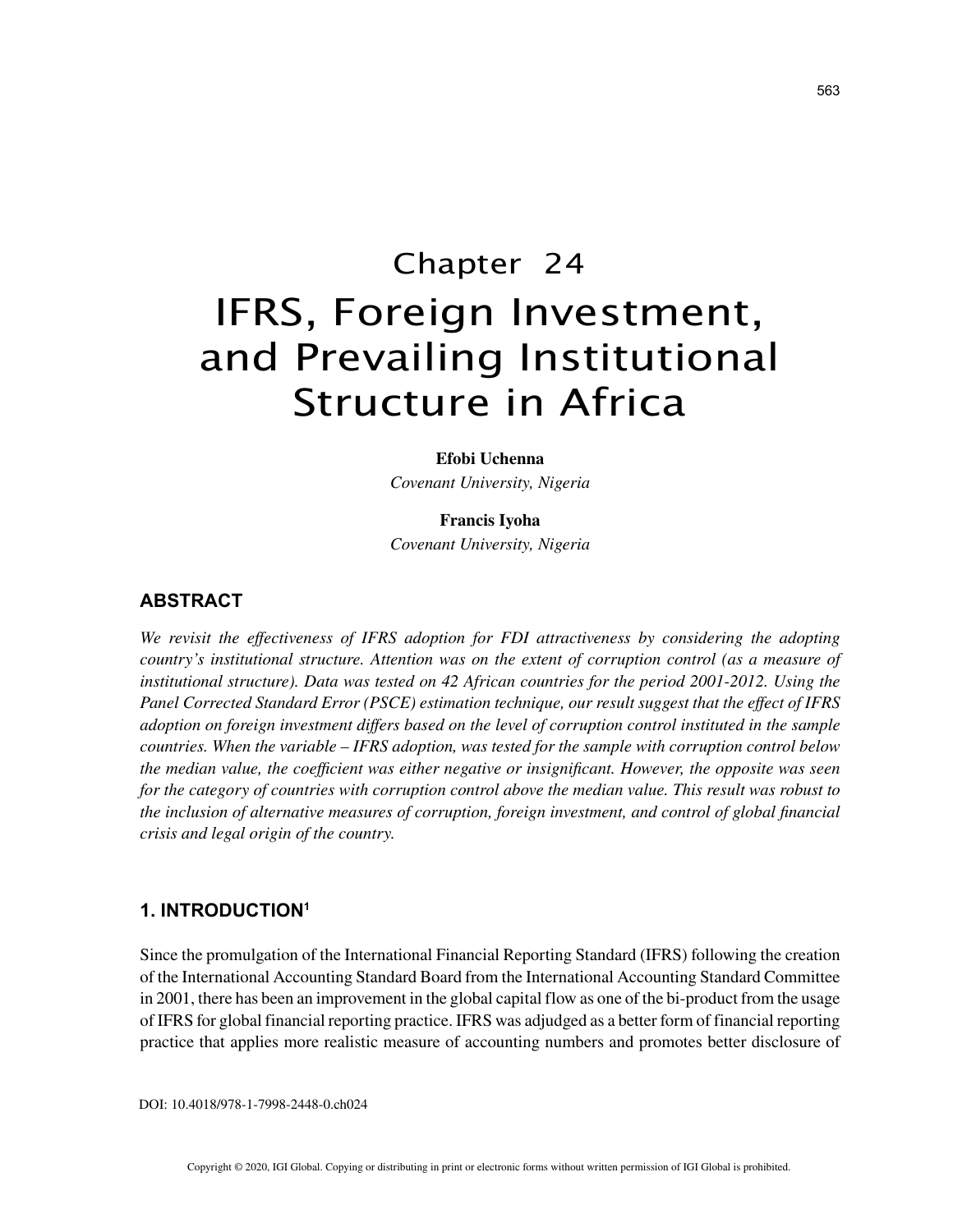accounting transactions; thus reducing information asymmetry between preparers and users of financial information (Portes & Rey, 2005; Ramos, 2010; Wysocki, 2011; Gordon, Loeb & Zhu, 2012). Recent studies (e.g. Gordon, Loeb & Zhu, 2012; Chen, Ding & Xu, 2014) have emphasized the role of IFRS adoption as a catalyst to spur foreign investment. The main argument is that – since IFRS promotes better disclosure – then it reduces the cost of monitoring of subsidiaries and information barriers to cross border investments. Foreign investors – therefore – will be able to have access to high-quality information that enables them to make decisions as regards the prospects of their investments at a lower cost.

Institutions, on the other hand, includes those structures and frameworks by which authorities are exercised to provide incentives for productive economic activities. It includes those rules, decrees, policies, guidelines and frameworks, which shapes relationships among economic agents, ensures security of property rights and reduces any form of losses as a result of opportunistic behaviours of economic agents (see North, 1991; Williamson, 2000; Osabuohien & Efobi, 2013; Osabuohien, 2014; Efobi, 2015a). There are recounting empirical evidences suggesting a strong correlation between institutions and foreign investment (Asiedu, 2006; Busse & Hefeker, 2007; Asiedu & Lien, 2011; Anyanwu, 2012; Bandyopadhyay, Sandler & Younas, 2014). Investors seek to protect their investment and maximise their returns, and therefore will prefer to flow into countries that have a strong institutional structure to set up their investment.

Pointing directly at the main concern raised by Wysocki (2011)<sup>2</sup>, this chapter looks at the extent to which the resulting FDI benefit from the adoption of IFRS is affected by the prevailing institutional structure in Africa. The main issue addressed is whether the prevailing institutional structures interferes with the extent to which IFRS adoption can inform foreign capital flow to Africa. This issue is of utmost importance in the African setting because of the increasing wave of the number of IFRS adopting countries in this region and the underlining reason being to improve financial reporting infrastructure in order to be able to attract more foreign investors. More frantic, some experts in the International Accounting Standards Board (IASB)<sup>3</sup> encourages African countries to see the adoption of IFRS as an opportunity for deepen their capital market participation, enhance inward investment to foster the growth of the private sector and provide a suitable investment climate for multinationals who would like to set-up their operations in Africa. This therefore makes the improvement of the volume of investment in Africa the central reason for the drive towards IFRS adoption. However, the quality of institutions in this region questions the realisation of the FDI benefit from IFRS adoption.

Focusing on corruption: this represents one of the main institutional palaver in most African countries and has been charged for the slow developmental process of these countries (Fosu, 2011; Asongu, 2012; Ackah, Turkson & Opoku, 2013; Asongu, 2013, 2014; Efobi, 2015a). There are incidences in some African countries where political leaders divert developmental resources for private interest (Easterly, 2008). The spill-over effect of the reoccurrence of such incidences is that the complimentary structures like infrastructure, human capital development, among others, will be unattended to thereby creating an unfavourable environment for investment and creating a disincentive for foreign investment inflow. More so, corruption erodes the capacity of the state to deliver efficient services to economic agents that would have hitherto desired to invest in such country. For instance, corruption increases the transaction cost of setting up an investment since those who control regulatory authorities can possibly circumvent instituted guidelines in order to derive specific rents. In contrast, countries with lower corruption will experience reduced transaction cost for investors as the requisite guidelines to be followed in setting up investment is rid of unnecessary delays and procedures to attract rent from the investors. Being this the case, we